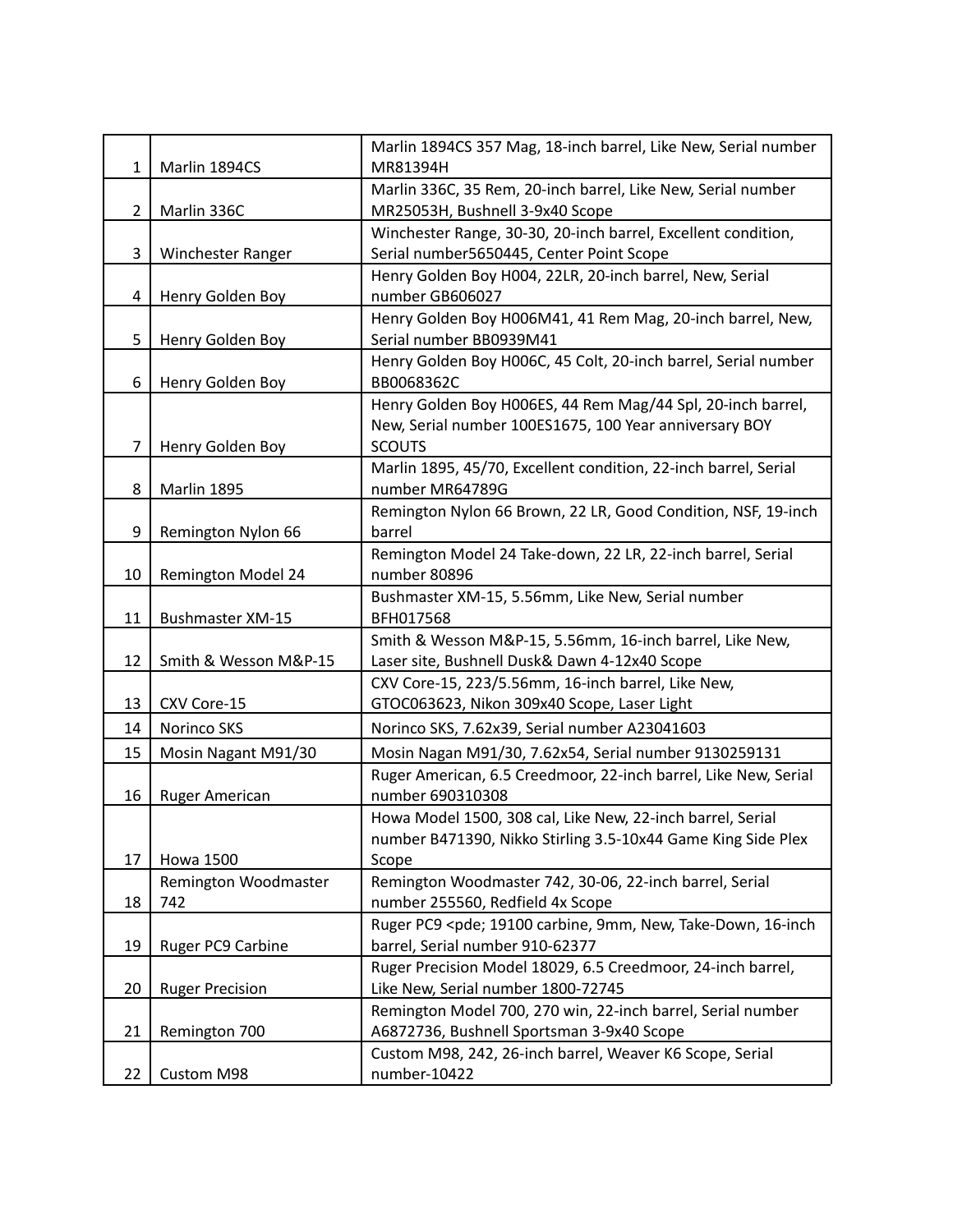| 23 | CZ 527M                   | CZ 527M Carbine, 7.62x39, 18-inch barrel, Like New, Serial<br>number C159947, Bushnell Banner Red/Green 3-9x40 Scope |
|----|---------------------------|----------------------------------------------------------------------------------------------------------------------|
| 24 | Remington Sports master   | Remington Sportsman 512, 22 s, L, LR, 24-inch barrel, NSN                                                            |
| 25 |                           |                                                                                                                      |
|    | Husan Arms MKA1919        | Husn Arms MKA1919 ProWatch, 12ga, Serial number E1801897                                                             |
| 26 | Browning A5 Sweet Sixteen | Browning A5 Sweet-Sixteen, 16 ga, Modified choke, 27-inch<br>barrel, Serial number S36702                            |
| 27 | Remington sportsman 58    | Remington Sportsman 58, 16 ga, 28-inch barrel, mod<br>choke, Serial number 254326W                                   |
| 28 | Winchester 1400           | 20ga, 28-inch barrel, IM Choke, Serial number N1155012,                                                              |
| 29 | Remington Model 11-48     | Remington Model 11-48, 12ga, 26-inch barrel, Imp Cyl, Serial<br>number 5098464                                       |
| 30 | Mossberg JM Pro Series    | Mossberg JM Pro series Tactical Class, 12ga, 22-inch barrel, Accu<br>choke, Serial number AF0038180, New             |
| 31 | Mossberg 835              | Mossberg 835 Ultra Mag, 12ga, 24-inch barrel, Serial number<br>UM75110                                               |
| 32 | Beretta Outlander         | Beretta Outlander A300, 12ga, 28-inch barerel, New, Serial<br>number RU047196                                        |
| 33 | Maverick Model 88         | Maverick by Mossberg Model 88, 12 ga, 28-inch barrel, Serial<br>number MV553628                                      |
|    | Remington Wingmaster      | Remington Wingmaster 870, 20 ga, 24-inch barrel, Imp Cyl, Serial                                                     |
| 34 | 870                       | number 252863X                                                                                                       |
|    | Remington Wingmaster      | Remington Wingmaster 870, 16ga, 26-inch barrel, imp cyl, Serial                                                      |
| 35 | 870                       | number 98955W                                                                                                        |
| 36 | <b>Ruger American</b>     | Ruger American, 450 Bushmaster, New, 16-inch barrel, Serial<br>number 690112865                                      |
|    |                           | Colt 1911 Competition Series Govt Model, 9mm, Stainless,                                                             |
| 37 | Colt 1911                 | 5-inch barrel, Serial number 95CC03291                                                                               |
| 38 | Colt Cobra                | Colt Cobra, 38 Spl, Stainless 2.25-inch barrel, Serial number<br>RA550968                                            |
| 39 | Colt Cobra                | Colt Cobra, 38 Spl, Stainless 2.25-inch barrel, Serial number<br>RA542271                                            |
| 40 | Colt 1911                 | Colt 1911 Govt Model, 45 auto, 5-inch barrel, Serial number<br>CV49466                                               |
| 41 | Glock 21                  | Glock 21 Gen 4, 45 auton, 4.5-inch barrel, Serial number<br><b>BETP362</b>                                           |
| 42 | Glock 19X                 | Glock 19X, 9mm, 4-inch barrel, BXHM916                                                                               |
|    |                           | Ruger New Model Black Hawk, 45 auto, Stainless, 5.5-inch                                                             |
| 43 | Ruger Black Hawk          | barrel, Serial number 38-74147                                                                                       |
|    |                           | Ruger Red Hawk, 45 Colt, stainless, 4.5-inch barrel, Serial                                                          |
| 44 | Ruger Red Hawk            | number 503-89383                                                                                                     |
| 45 | FNH FNS-40                | FNH FNS-40, 40 S&W, 4-inch barrel, Serial number GKU0002391                                                          |
| 46 | FNH FNS-9                 | FNH FNS-9, 9mm, 5-inch barrel, Serial number GKU0113436                                                              |
| 47 | <b>Ruger New Vaquero</b>  | Ruger New Vaguero, 44 mag, Stainless, 3.75-inch barrel, Serial<br>number 59-02522                                    |
|    |                           | CZ 75 SP-01 Phantom, 9mm, 5-inch barrel, Serial number                                                               |
| 48 | CZ 75                     | C454401                                                                                                              |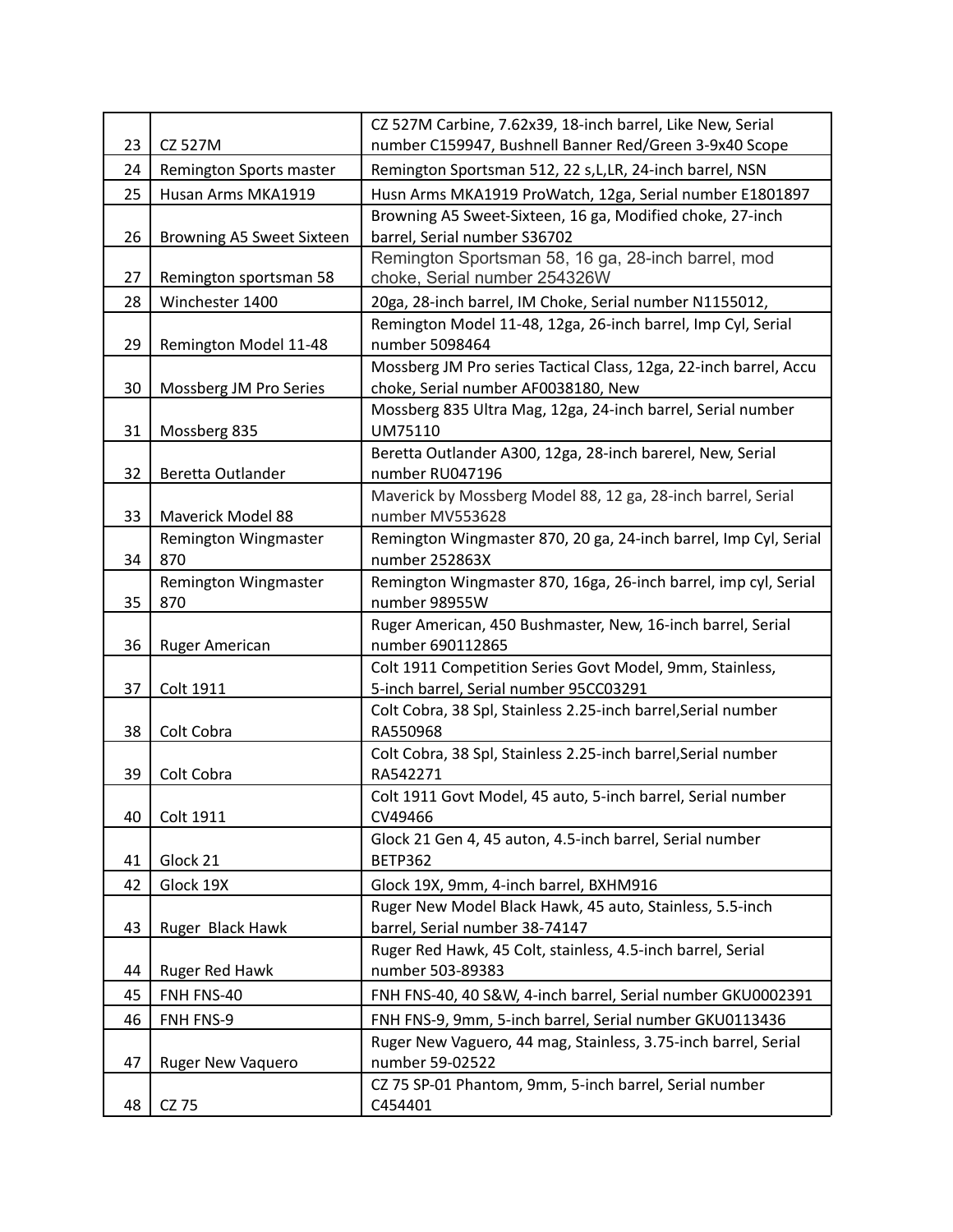| 49       | Sig Sauer P229               | Sig Sauer P229 40 S&W, 4-inch barrel, Serial number AL48638                                                               |
|----------|------------------------------|---------------------------------------------------------------------------------------------------------------------------|
|          |                              | S&W Combat Magnum, model 66-1, 357 mag, Stainless, 2.5-inch                                                               |
| 50       | S&W Combat Magnum            | barrel, Serial number 76K2952                                                                                             |
| 51       | S&W Model 10                 | S&W Model 10-6, 38 Spl, 4-inch barrel, Serial number 414367                                                               |
|          |                              | S&W Model 12-2 Air Weight, 38 spl, 2-inch barrel, Serial number                                                           |
| 52       | S&W Model 12                 | D712344                                                                                                                   |
| 53       | S&W Model66                  | S&W Model 66-1, 357 mag, 4-inch barrel, Stainless, Serial<br>number 40K0362                                               |
| 54       | <b>S&amp;W</b>               | S&W revolver, 38 spl, 5-inch barrel, Serial number 813541                                                                 |
|          |                              | S&W Model 65-1, 357 mag, Stainless, 4-inch barrel, Serial                                                                 |
| 55       | S&W Model 65                 | number 1D14330, Stamped KSP 11110                                                                                         |
|          |                              | Browning Buck Mark, 22LR, Stainless, 5.5-inch barrel, Serial                                                              |
| 56       | <b>Browning Buck Mark</b>    | number 515MV05090                                                                                                         |
|          |                              | Beretta 92FS, 9mm, stainless, 5-inch barrel, Serial number                                                                |
| 57       | Beretta 92FS                 | M93615Z                                                                                                                   |
| 58       | Beretta APX                  | Beretta APX, 9mm 4.25-inch barrel, serial number A003518X                                                                 |
| 59       | Beretta M9                   | Beretta M9, 9mm, 5-inch barrel, Serial number 215953                                                                      |
|          |                              | S&W Model 5906, 9mm, stainless, 4-inch barrel, Serial number                                                              |
| 60       | S&W 5906                     | <b>VCH7741</b>                                                                                                            |
| 61       | Walther PPQ                  | Walther PPQ, 9mm, 4-inch barrel, Serial number FCH2962                                                                    |
| 62       |                              | Stoeger Couger, 40 S&W, 3.75-inch barrel, Serial number T6429-13D00269                                                    |
|          |                              | Sig Sauer P320, 40 S&W, 3.75-inch barrel, Serial number<br>58B166341                                                      |
| 63<br>64 | Sig Sauer P320               |                                                                                                                           |
|          | Sig Sauer P320               | Sig Sauer P320, 9mm, 5-inch barrel, Serial number 58A135401<br>S&W M&P Body Guard 380, 380 cal, 2.75-inch barrel, Crimson |
| 65       | S&W M&P Body Guard           | Trace Laser, serial number KEX5127                                                                                        |
| 66       | <b>S&amp;W M&amp;P 9</b>     | S&W M&P 9mm, 4-inch barrel, Serial number HMY1512                                                                         |
|          |                              | IWI Baby Desert Eagle II, 9mm, 4.5-inch barrel, Serial number                                                             |
| 67       | <b>IWI Baby Desert Eagle</b> | 47300767                                                                                                                  |
| 68       | <b>CZ 75B</b>                | CZ 75B, 9mm, 5-inch barrel, Serial number C530920                                                                         |
|          |                              | MPA Defender 57 DMG, 5.7x28, 4.5 inch barrel, Serial number                                                               |
| 69       | MPA Defender                 | FX06675                                                                                                                   |
|          |                              | Charles Daly Defense Pak-9 Pistol, 9mm, Serial number                                                                     |
| 70       | Charles Daly Defense PAK-9   | RONVMB71811138                                                                                                            |
| 71       | Ruger P89                    | Ruger P89, 9mm, Stainless, 4.5-inch barrel, Serial number<br>309-19398                                                    |
| 72       | Sig Sauer P220               | Sig Sauer P220, 45 auto, 4.5-inch barrel, Serial number G291109                                                           |
| 73       | Glock 43                     | Glock 43, 9mm, 3.25-inch, Serial number BDRU876                                                                           |
| 74       | ROHM RG10                    | ROHM RG10, 22 short, 2.5-inch barrel, Serial number 1316912                                                               |
|          | ROHM RG14                    |                                                                                                                           |
| 75       |                              | ROHM RG14, 22LR, 3-inch barrel, Serial number L480125                                                                     |
| 76       | Harrison & Richardson        | H&R Top break, 38 s&w, 3-inch barrel, Serial number 58798<br>French M1866 Chassepot Bayonet St Etienne 1871, matching     |
| 77       | French Bayonet               | numbers                                                                                                                   |
|          |                              |                                                                                                                           |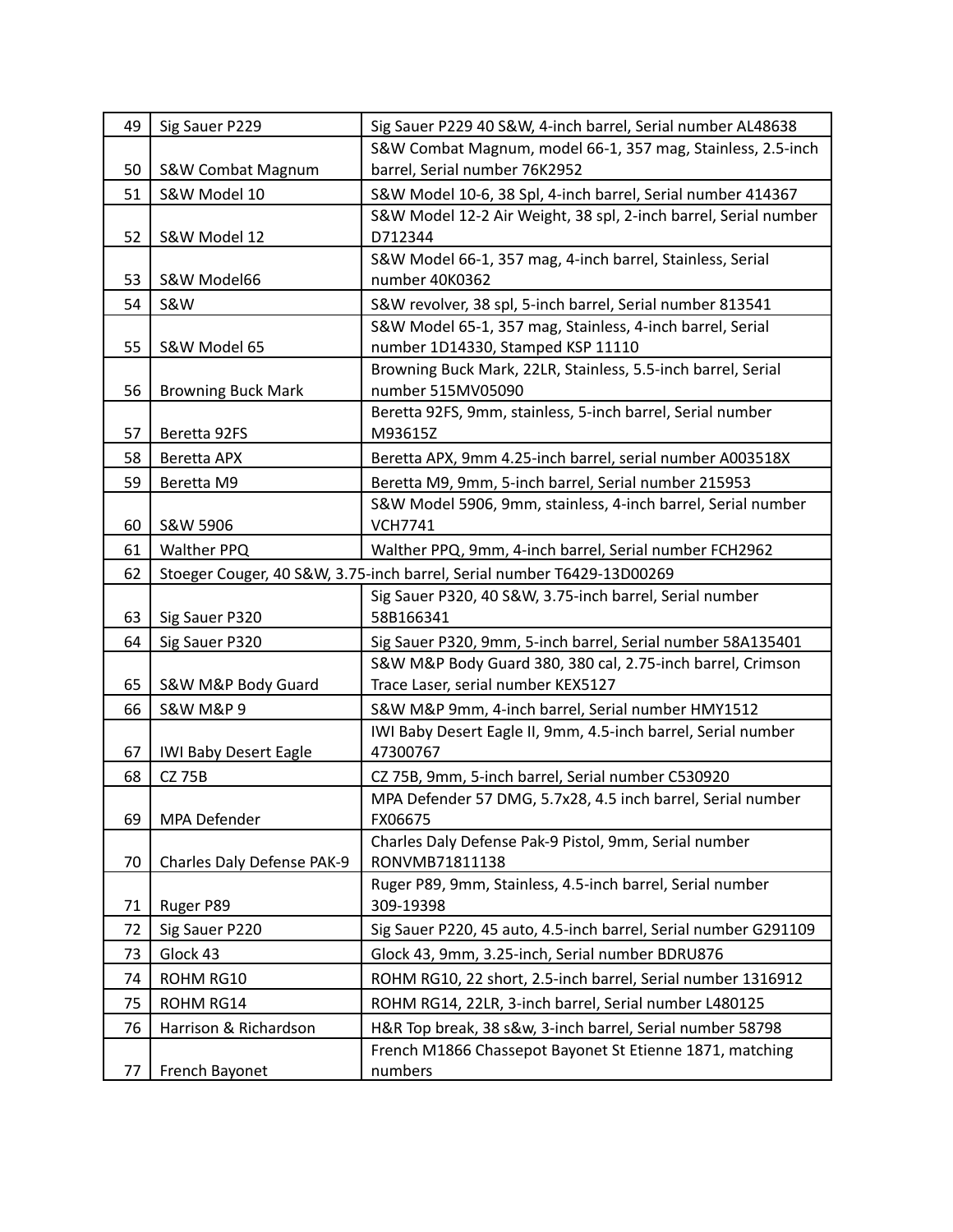|    |                                             | French M1866 Chassepot Bayonet St Etienne 1871, matching |
|----|---------------------------------------------|----------------------------------------------------------|
| 78 | French Bayonet                              | numbers                                                  |
|    | 480 rnds 223, Wolff 55gr                    |                                                          |
| 79 | <b>FMJ</b>                                  |                                                          |
|    | 900 rnds 9mm,                               |                                                          |
| 80 | Remington 115gr FMJ                         |                                                          |
|    | 1000 rnds 9mm                               |                                                          |
| 81 | CCI/Speer, 115gr, FMJ                       |                                                          |
|    |                                             |                                                          |
| 82 | 40 rnds $7.62x39$ Norinco                   |                                                          |
|    | 500 rnds 7.62x39, Brown                     |                                                          |
| 83 | Bear FMJ                                    |                                                          |
|    | 500 rnds 7.62x39, Brown                     |                                                          |
| 84 | Bear Blank ammo                             |                                                          |
|    | 100 rnds 450                                |                                                          |
| 85 | Bushmaster, Hornady<br>Black, 250 Grain FTX |                                                          |
|    | 250 rnds 44 mag, Blazer                     |                                                          |
| 86 | 240gr JHP                                   |                                                          |
|    | 250 rnds 40 S&W                             |                                                          |
| 87 | Magtech                                     |                                                          |
|    | 60 rnds 40 S&W Legend                       |                                                          |
|    | Pro Copper Hollow Point                     |                                                          |
| 88 | $155$ gr                                    |                                                          |
|    | 150 rnds 40 S&W                             |                                                          |
|    | American Eagle 180 gr                       |                                                          |
| 89 | <b>FMJ</b>                                  |                                                          |
|    | 140 rnds 40 S&W                             |                                                          |
| 90 | assorted brands                             |                                                          |
|    | 90 mds 25 auto                              |                                                          |
| 91 | Remington 50 gr                             |                                                          |
|    | 40 rnds 5.56mm                              |                                                          |
| 92 | Winchester 55gr FMJ                         |                                                          |
|    | 50 rnds 17HMR Hornady                       |                                                          |
| 93 | 1gr V-Max                                   |                                                          |
|    | 40 rnds 308 Win, Federal                    |                                                          |
| 94 | $150$ gr SP                                 |                                                          |
|    | 40 rnds 45/70 Fusion 300                    |                                                          |
| 95 | gr                                          |                                                          |
|    | 40 rnds 45/70 Winchester                    |                                                          |
| 96 | 300gr JHP                                   |                                                          |
| 97 | 100 rnds 270 cal assorted<br>brands         |                                                          |
|    | 225 rnds 38 special                         |                                                          |
| 98 | assorted brands                             |                                                          |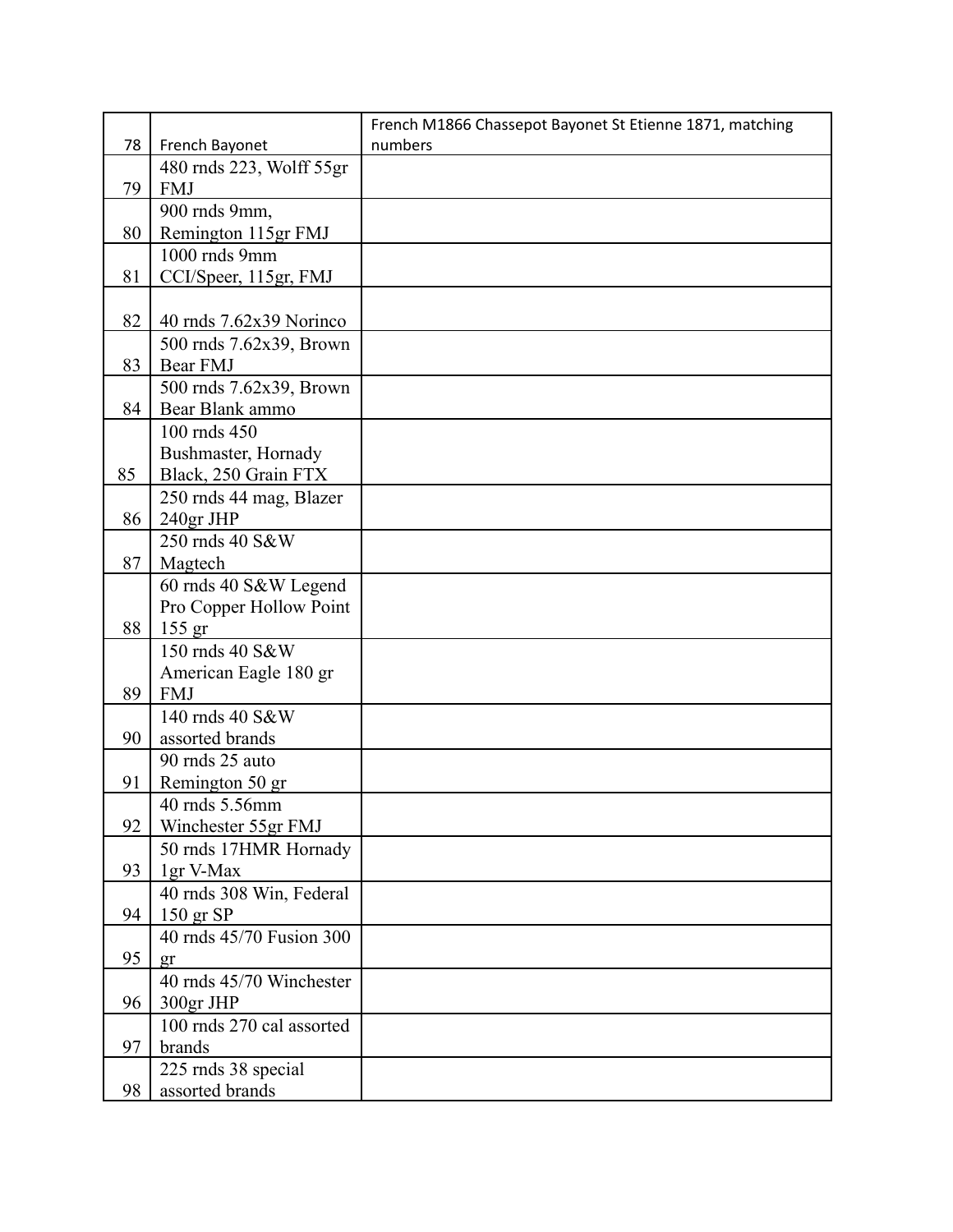|     | 300 rnds 38 special                                 |  |
|-----|-----------------------------------------------------|--|
|     | MasterMatch Wad                                     |  |
| 99  | Cutters                                             |  |
|     | 50 mds 32 auto,                                     |  |
| 100 | <b>Accuracy Reload</b>                              |  |
|     | 150 rnds 380 auto, Blazer                           |  |
| 101 | 95 gr FMJ                                           |  |
|     | 120 rnds 380 auto                                   |  |
| 102 | assorted brands                                     |  |
|     | 160 rnds 357 Mag                                    |  |
| 103 | assorted brands                                     |  |
|     | 50 mds 5.7x28 FNH                                   |  |
| 104 | USA 27 gr                                           |  |
|     | 60 mds 35 REM,                                      |  |
| 105 | Hornady 200 gr FTX                                  |  |
|     | 100 rnds 30-30 assorted                             |  |
| 106 | brands                                              |  |
|     | 80 rnds 30-30 Remington                             |  |
| 107 | 150 gr Core-LOKT SP                                 |  |
|     | 120 rnds 6mm                                        |  |
|     | Creedmoor 103 Gr and                                |  |
|     | 108 gr ELD-X, ELD                                   |  |
| 108 | Match<br>150 mds 22 LR                              |  |
| 109 | AGUILA 40 gr                                        |  |
|     |                                                     |  |
| 110 | 80 rnds 7.62 x 54 FMJ                               |  |
| 111 | 75 rnds 16ga assorted                               |  |
|     | 250 rnds 20 ga 2 3/4                                |  |
| 112 | assorted                                            |  |
| 113 | 115 rnds 12ga assorted                              |  |
| 114 | 150 rnds 12 ga, Federal 2<br>$\frac{3}{4}$ 8 shot   |  |
|     |                                                     |  |
| 115 | 60 rnds 6.5 Creedmoor,                              |  |
|     | Hornady 129 gr Interlock<br>200 rnds (approx.), 22  |  |
| 116 | LR Winchester HP                                    |  |
| 117 |                                                     |  |
|     | 60 rnds 45 Colt 255 gr<br>120 rnds 45 auto assorted |  |
| 118 | brands                                              |  |
|     | 100 rnds 45 Auto                                    |  |
|     | American Eagle 225 gr                               |  |
| 119 | <b>JSP</b>                                          |  |
|     | 150 rnds 45 Auto                                    |  |
| 120 | Reloads 230 gr JHP                                  |  |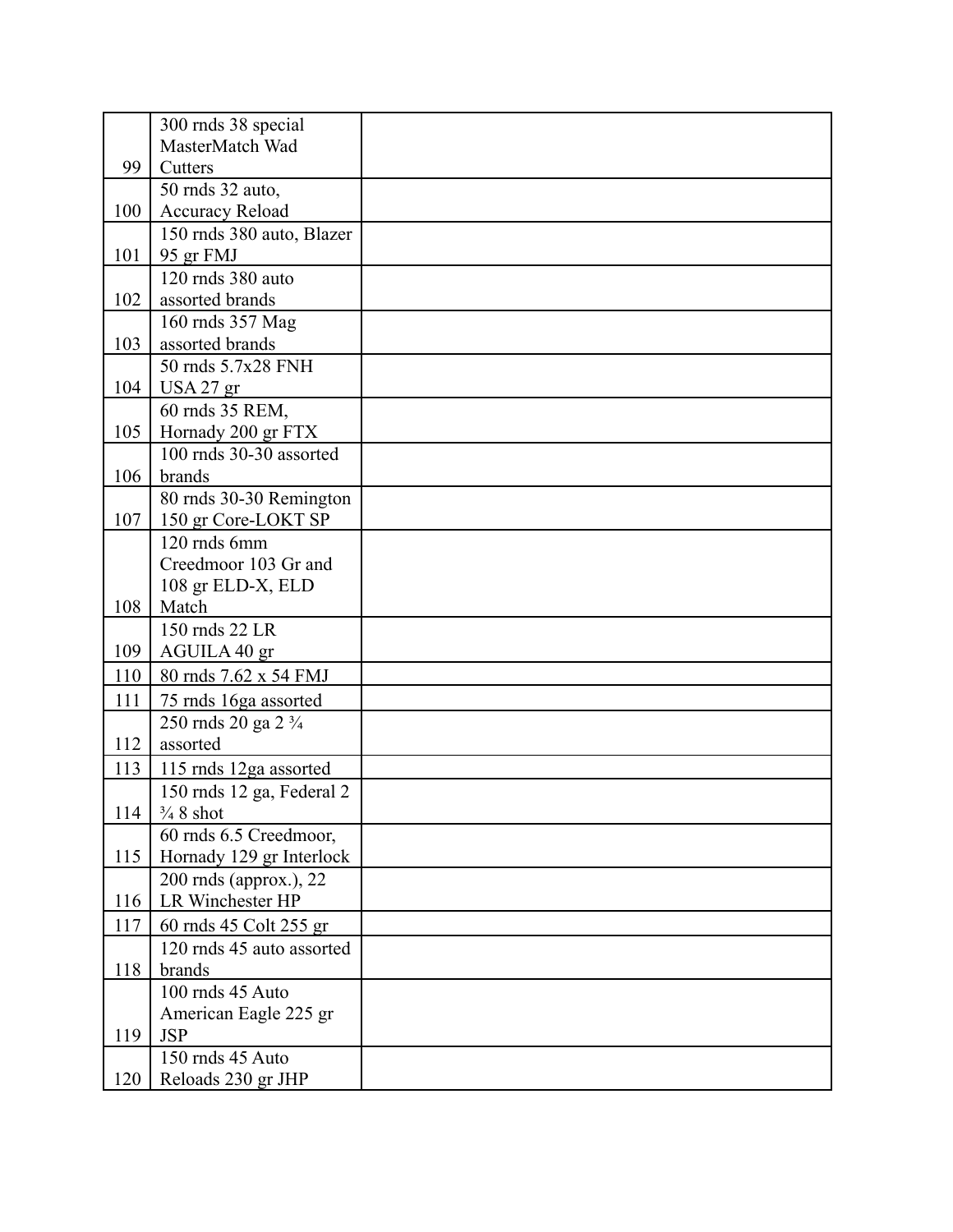|     | 250 rnds 45 Auto                        |           |
|-----|-----------------------------------------|-----------|
| 121 | Remington 230 gr FMJ                    |           |
|     | 250 rnds 45 Auto                        |           |
| 122 | ARMSCOR, 230 gr FMJ                     |           |
|     | 200 rnds 9mm assorted                   |           |
| 123 | bags                                    |           |
| 124 | Ammo Cans x 4                           |           |
|     | <b>Bushnell Equinox Digital</b>         |           |
|     | Night vision and AR                     |           |
| 125 | mount                                   |           |
| 126 | Red Dot Scope                           |           |
| 127 | 3 x Assorted Gun Lights                 |           |
| 128 | 4x32 Compact AR Scope                   |           |
| 129 | Pinty Laser Site/ Light                 |           |
|     | <b>Assorted Battery</b>                 |           |
| 130 | Chargers                                |           |
|     | Gun cases, cleaning kit,                |           |
| 131 | laser                                   |           |
| 132 | NEW Digital Floor Safe                  |           |
| 133 | NEW Digital Floor Safe                  |           |
|     | 50 New Case Pocket                      |           |
| 134 | Knives                                  |           |
|     |                                         |           |
|     |                                         |           |
|     |                                         |           |
|     | 1880 Liberty Head 10                    |           |
| 135 | Dollar Gold coin                        | 1000-1200 |
|     |                                         |           |
|     |                                         |           |
|     | 1895 Liberty Head 10                    |           |
| 136 | Dollar Gold Coin                        | 1000-1200 |
|     |                                         |           |
|     | 1879 Liberty Head 5                     |           |
|     | Dollar Gold Coin                        | 550-650   |
| 137 |                                         |           |
|     |                                         |           |
|     | 1881 Liberty Head 5                     |           |
| 138 | Dollar Gold Coin                        | 550-650   |
|     |                                         |           |
|     |                                         |           |
|     |                                         |           |
|     | 1882 Liberty Head 5<br>Dollar Gold Coin | 550-650   |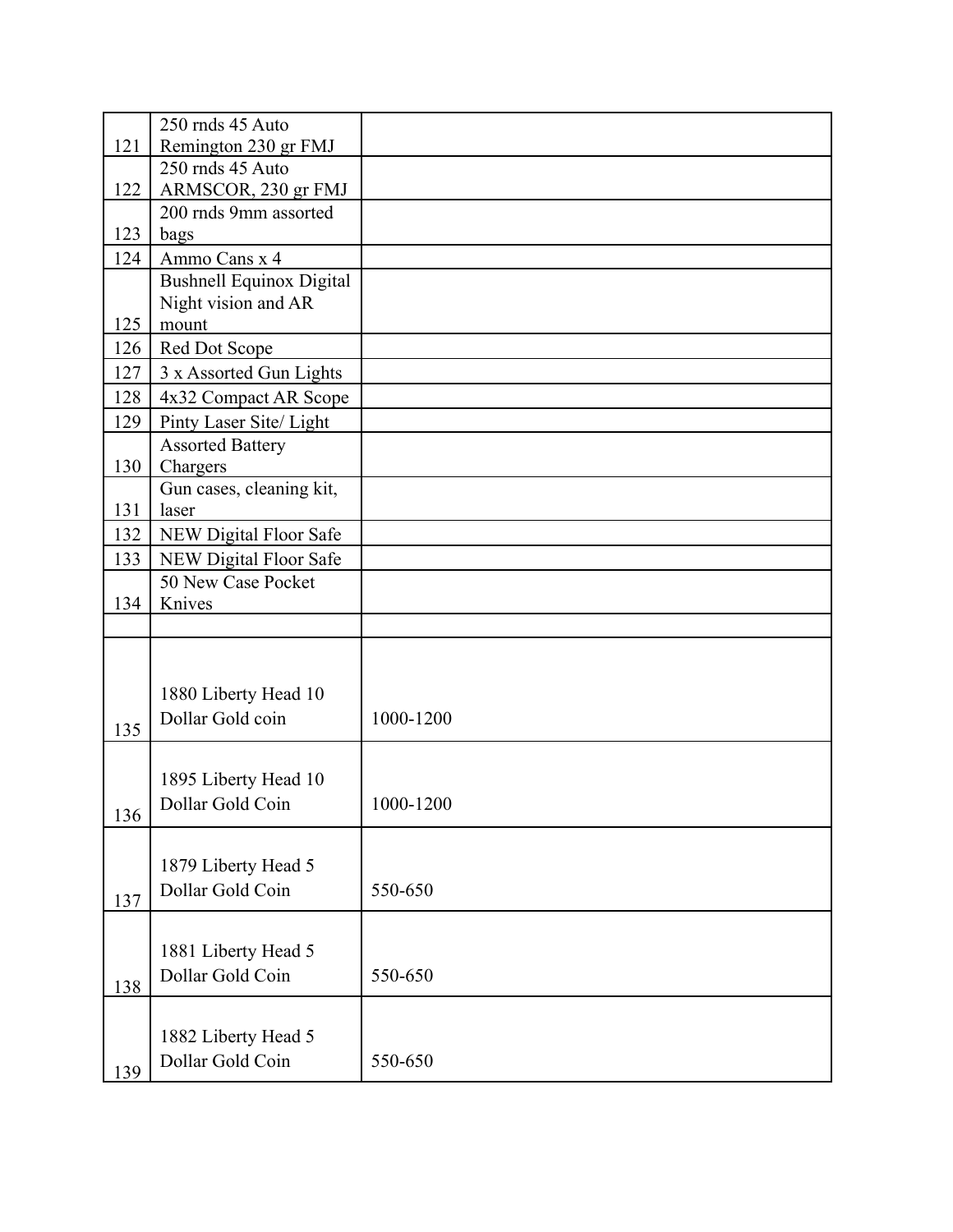| 140 | 1882 Liberty Head 5<br>Dollar Gold Coin | 550-650 |
|-----|-----------------------------------------|---------|
| 141 | 1895 Liberty Head 5<br>Dollar Gold Coin | 550-650 |
| 142 | 1885 Liberty Head 5<br>Dollar Gold Coin | 550-650 |
| 143 | 1886 Liberty Head 5<br>Dollar Gold Coin | 550-650 |
| 144 | 1900 Liberty Head 5<br>Dollar Gold Coin | 550-650 |
| 145 | 1901 Liberty Head 5<br>Dollar Gold Coin | 550-650 |
| 146 | 1892 Liberty Head 5<br>Dollar Gold Coin | 550-650 |
| 147 | 1902 Liberty Head 5<br>Dollar Gold Coin | 550-650 |
| 148 | 1902 Liberty Head 5<br>Dollar Gold Coin | 550-650 |
| 149 | 1912 Indian Head 5<br>Dollar Gold Coin  | 600-700 |
| 150 | 1911 Indian Head 5<br>Dollar Gold Coin  | 600-700 |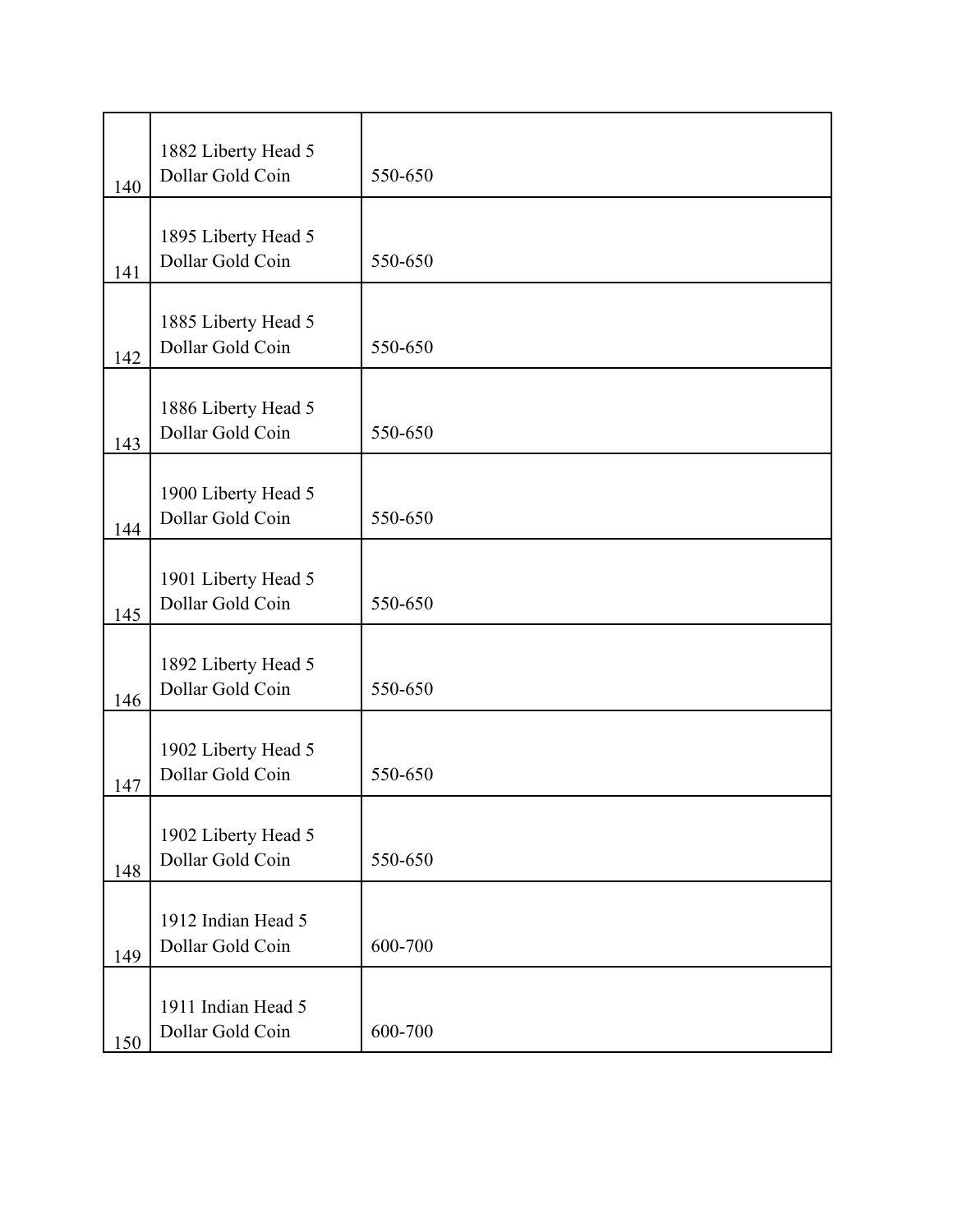| 151 | 1998 1/10 oz American<br>Eagle 5 Dollar Coin        | 225-250 |
|-----|-----------------------------------------------------|---------|
| 152 | 1861 2 1/2 Dollar Liberty<br>Head Gold Coin         | 500-550 |
| 153 | 1910 2 1/2 Dollar Indian<br>Head Gold Coin          | 500-550 |
| 154 | 1910 $2\frac{1}{2}$ Dollar Indian<br>Head Gold Coin | 500-550 |
| 155 | 1913 2 1/2 Dollar Indian<br>Head Gold Coin          | 500-550 |
| 156 | 1852 1 Dollar Liberty<br>Head Gold Coin             | 250-300 |
| 157 | 1983 South Africa 1/10<br>Oz Gold Krugerran         | 275-300 |
| 158 | 1981 South Africa 1/10<br>Oz Gold Krugerran         | 250-275 |
| 159 | 2004 1/20 Oz Chinese<br>Panda Gold Coin             | 225-300 |
| 160 | 2004 1/10 Oz Chinese<br>Panda Gold Coin             | 375-400 |
| 161 | 1982 South Africa 1/10<br>Oz Gold Krugerran         | 250-275 |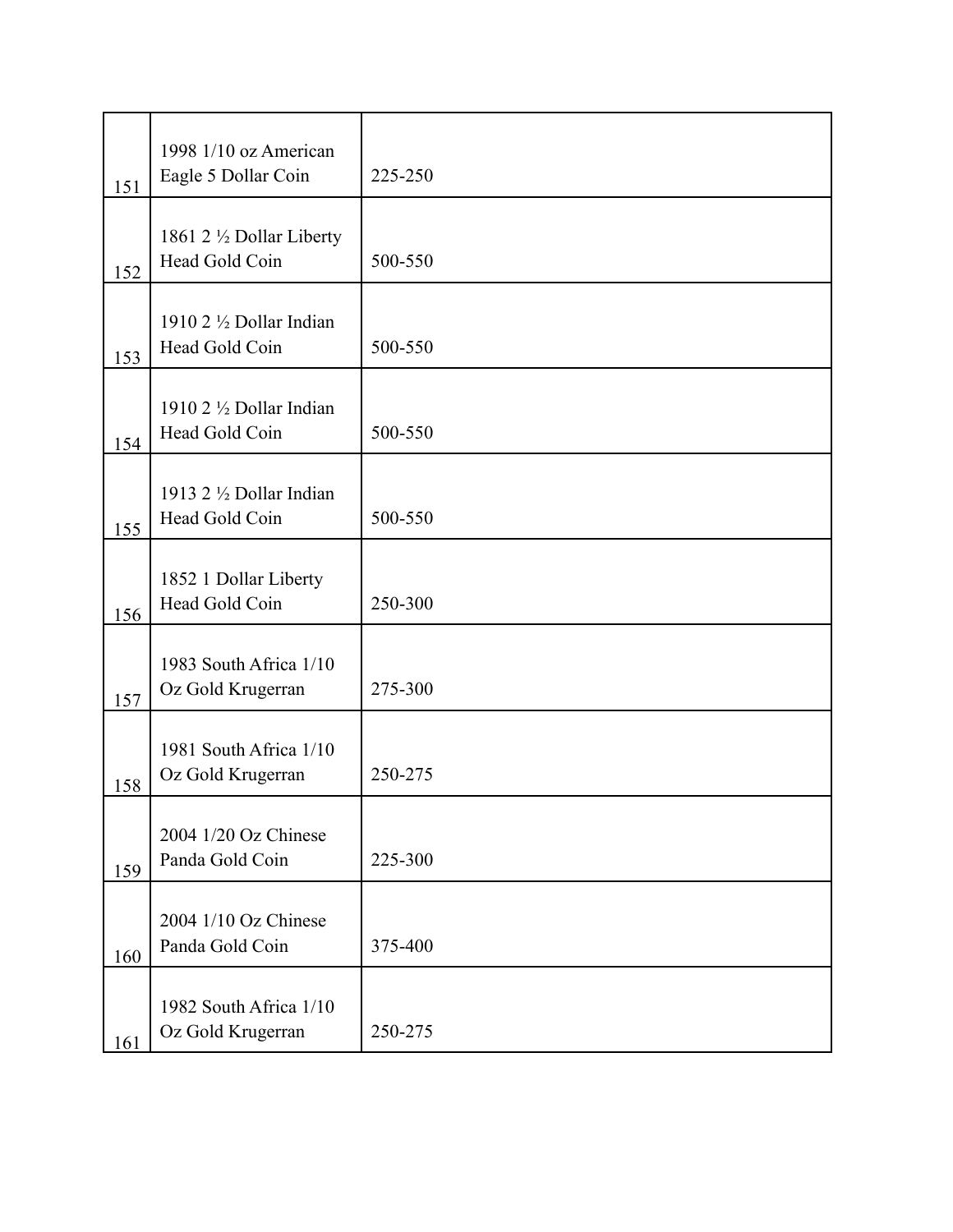|     | 1982 South Africa 1/10                               |                        |
|-----|------------------------------------------------------|------------------------|
| 162 | Oz Gold Krugerran                                    | 250-275                |
| 163 | 1857 1 dollar Indian<br>Princess Head Gold<br>Dollar | 400-450                |
| 164 | 1999 Canada 1/20 oz<br>gold maple leaf               | 175-200                |
| 165 | 2002 Canada 1/20 oz<br>gold maple leaf               | 175-200                |
| 166 | 1992 Canada 1/10 oz<br>gold maple leaf               | 250-275                |
| 167 | 3.5 G .999 Fine Gold                                 | 210-225                |
| 168 | 1999 Liberty 1/10<br>5-dollar Gold Coin<br>Pendant   | 300-400<br>15410/17925 |
| 169 | Miniature Gold Coins<br>assortment of 8              | 125-150                |
| 170 | 1854 California Gold 1/2<br>Coin                     | 125-150                |
| 171 | 1854 California Gold 1/2<br>Coin                     | 125-150                |
| 172 | 1854 California Gold 1/2<br>Coin                     | 125-150                |